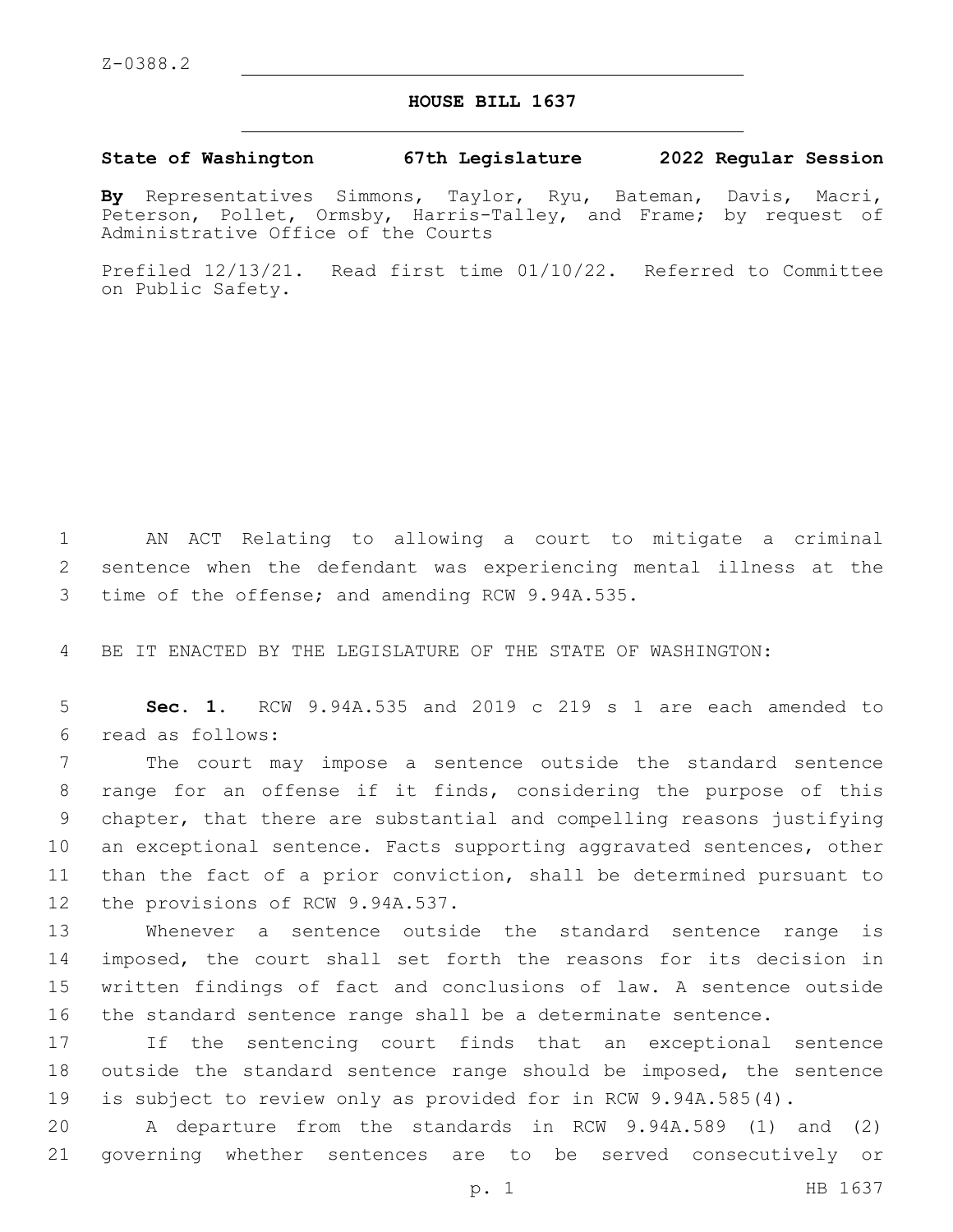concurrently is an exceptional sentence subject to the limitations in this section, and may be appealed by the offender or the state as set forth in RCW 9.94A.585 (2) through (6).3

(1) Mitigating Circumstances - Court to Consider

 The court may impose an exceptional sentence below the standard range if it finds that mitigating circumstances are established by a preponderance of the evidence. The following are illustrative only and are not intended to be exclusive reasons for exceptional 9 sentences.

 (a) To a significant degree, the victim was an initiator, willing 11 participant, aggressor, or provoker of the incident.

 (b) Before detection, the defendant compensated, or made a good faith effort to compensate, the victim of the criminal conduct for 14 any damage or injury sustained.

 (c) The defendant committed the crime under duress, coercion, threat, or compulsion insufficient to constitute a complete defense but which significantly affected his or her conduct.

 (d) The defendant, with no apparent predisposition to do so, was 19 induced by others to participate in the crime.

 (e) The defendant's capacity to appreciate the wrongfulness of his or her conduct, or to conform his or her conduct to the requirements of the law, was significantly impaired. Voluntary use of 23 drugs or alcohol is excluded.

 (f) The defendant's behavior was impacted by a mental health 25 condition at the time of the offense.

26 (g) The offense was principally accomplished by another person and the defendant manifested extreme caution or sincere concern for 28 the safety or well-being of the victim.

 $((\langle q\rangle))$  (h) The operation of the multiple offense policy of RCW 9.94A.589 results in a presumptive sentence that is clearly excessive in light of the purpose of this chapter, as expressed in RCW 9.94A.010.32

 $($   $($   $($   $($   $))$   $($   $)$   $($   $)$   $)$  The defendant or the defendant's children suffered a continuing pattern of physical or sexual abuse by the victim of the offense and the offense is a response to that abuse.

36  $((\overrightarrow{i}))$  (j) The defendant was making a good faith effort to obtain or provide medical assistance for someone who is experiencing 38 a drug-related overdose.

39  $((\n $(\n $(\n $\overline{+})$ \n)  
\n $(k)$ \nThe current of fense involved domestic violence, as$$$ defined in RCW 10.99.020, and the defendant suffered a continuing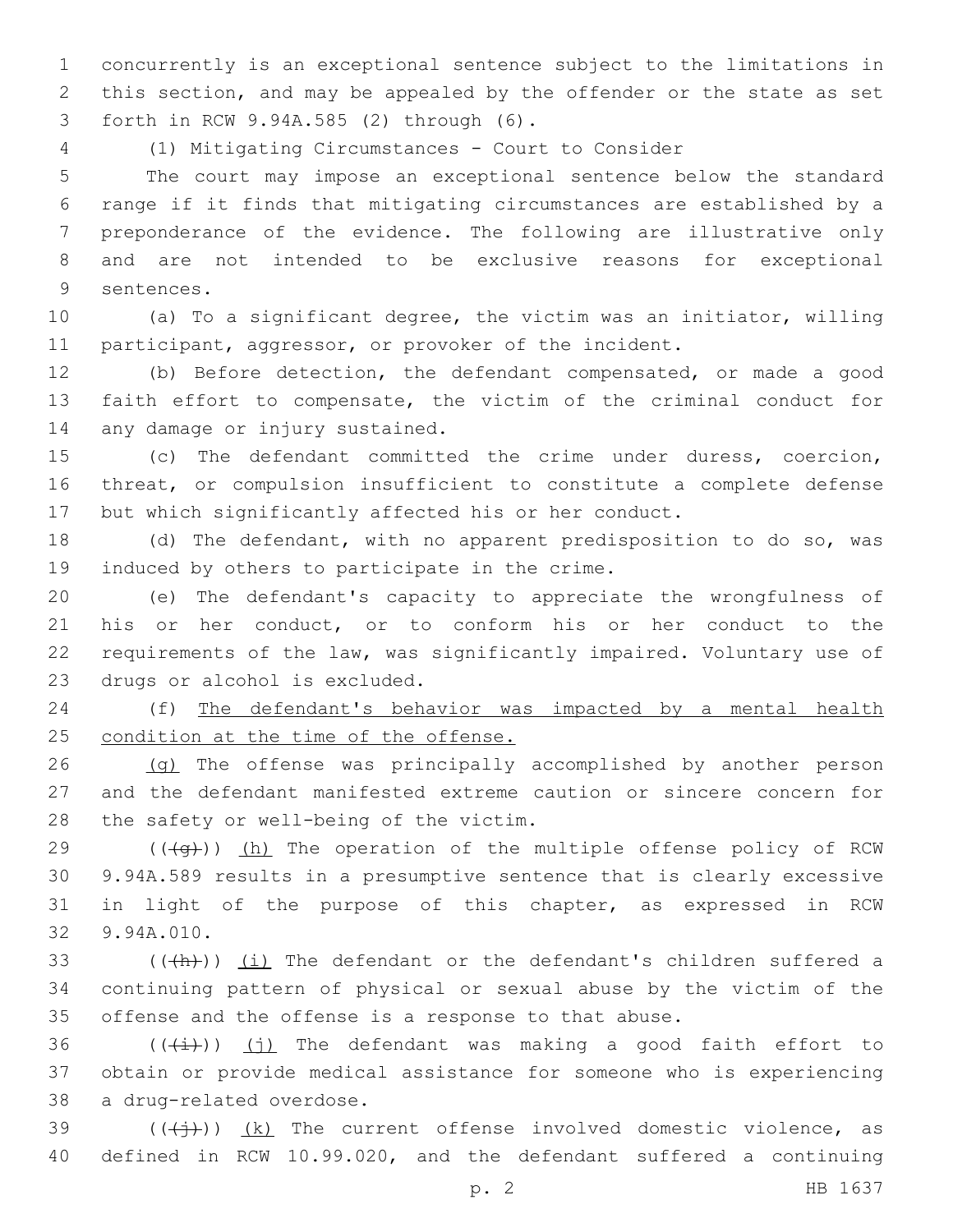pattern of coercion, control, or abuse by the victim of the offense and the offense is a response to that coercion, control, or abuse.

 (( $(k)$ )) (1) The defendant was convicted of vehicular homicide, by the operation of a vehicle in a reckless manner and has committed no other previous serious traffic offenses as defined in RCW 9.94A.030, and the sentence is clearly excessive in light of the purpose of this 7 chapter, as expressed in RCW 9.94A.010.

 (2) Aggravating Circumstances - Considered and Imposed by the 9 Court

 The trial court may impose an aggravated exceptional sentence without a finding of fact by a jury under the following 12 circumstances:

 (a) The defendant and the state both stipulate that justice is best served by the imposition of an exceptional sentence outside the standard range, and the court finds the exceptional sentence to be consistent with and in furtherance of the interests of justice and 17 the purposes of the sentencing reform act.

 (b) The defendant's prior unscored misdemeanor or prior unscored foreign criminal history results in a presumptive sentence that is clearly too lenient in light of the purpose of this chapter, as 21 expressed in RCW 9.94A.010.

 (c) The defendant has committed multiple current offenses and the defendant's high offender score results in some of the current 24 offenses going unpunished.

 (d) The failure to consider the defendant's prior criminal history which was omitted from the offender score calculation pursuant to RCW 9.94A.525 results in a presumptive sentence that is 28 clearly too lenient.

 (3) Aggravating Circumstances - Considered by a Jury - Imposed by 30 the Court

 Except for circumstances listed in subsection (2) of this section, the following circumstances are an exclusive list of factors that can support a sentence above the standard range. Such facts should be determined by procedures specified in RCW 9.94A.537.

 (a) The defendant's conduct during the commission of the current offense manifested deliberate cruelty to the victim.

 (b) The defendant knew or should have known that the victim of the current offense was particularly vulnerable or incapable of 39 resistance.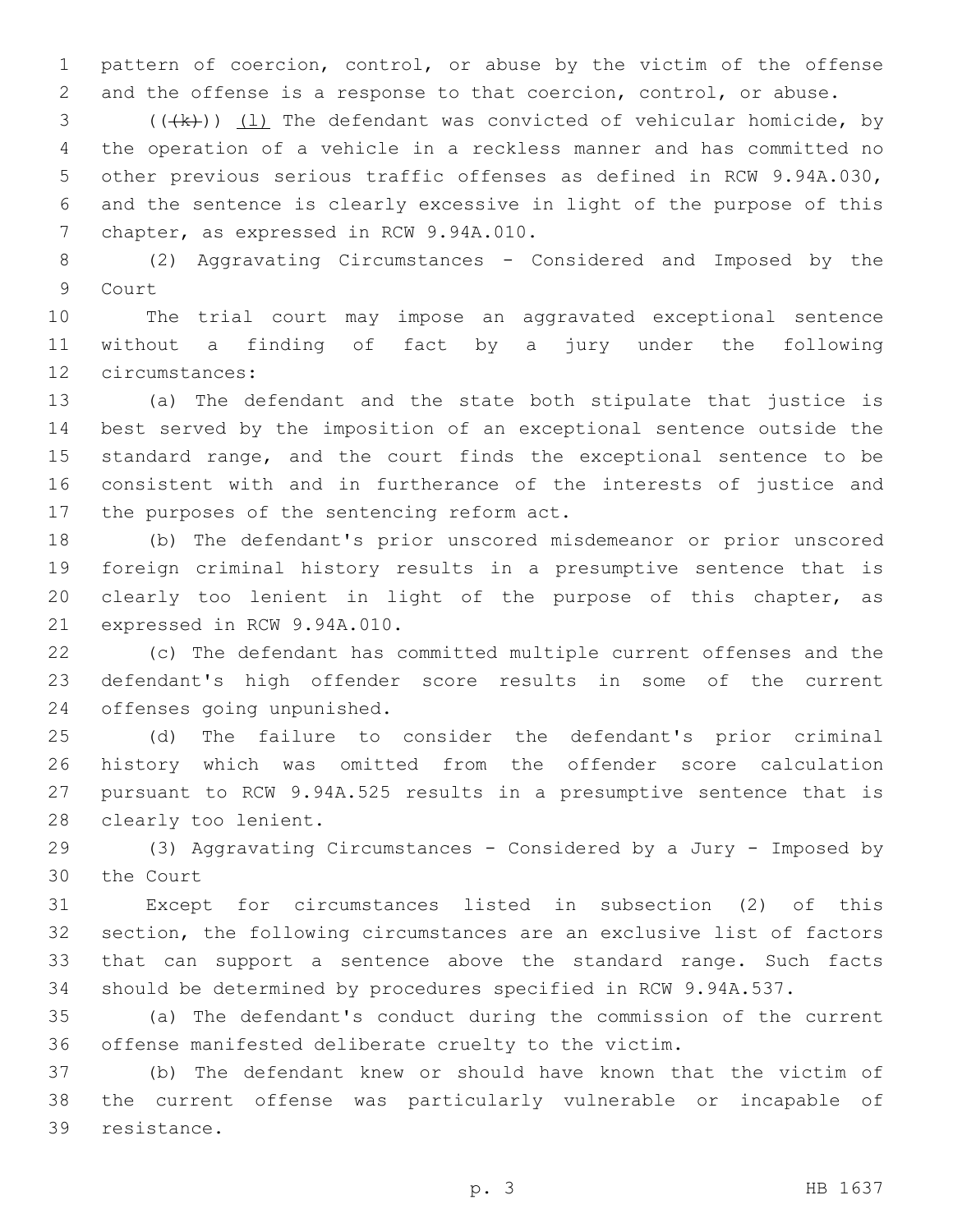(c) The current offense was a violent offense, and the defendant knew that the victim of the current offense was pregnant.

 (d) The current offense was a major economic offense or series of offenses, so identified by a consideration of any of the following 5 factors:

 (i) The current offense involved multiple victims or multiple 7 incidents per victim;

 (ii) The current offense involved attempted or actual monetary loss substantially greater than typical for the offense;

 (iii) The current offense involved a high degree of 11 sophistication or planning or occurred over a lengthy period of time; 12 or

 (iv) The defendant used his or her position of trust, confidence, or fiduciary responsibility to facilitate the commission of the 15 current offense.

 (e) The current offense was a major violation of the Uniform Controlled Substances Act, chapter 69.50 RCW (VUCSA), related to trafficking in controlled substances, which was more onerous than the typical offense of its statutory definition: The presence of ANY of the following may identify a current offense as a major VUCSA:

 (i) The current offense involved at least three separate transactions in which controlled substances were sold, transferred, 23 or possessed with intent to do so;

 (ii) The current offense involved an attempted or actual sale or transfer of controlled substances in quantities substantially larger 26 than for personal use;

 (iii) The current offense involved the manufacture of controlled 28 substances for use by other parties;

 (iv) The circumstances of the current offense reveal the offender to have occupied a high position in the drug distribution hierarchy;

 (v) The current offense involved a high degree of sophistication or planning, occurred over a lengthy period of time, or involved a 33 broad geographic area of disbursement; or

 (vi) The offender used his or her position or status to facilitate the commission of the current offense, including positions of trust, confidence or fiduciary responsibility (e.g., pharmacist, 37 physician, or other medical professional).

 (f) The current offense included a finding of sexual motivation 39 pursuant to RCW 9.94A.835.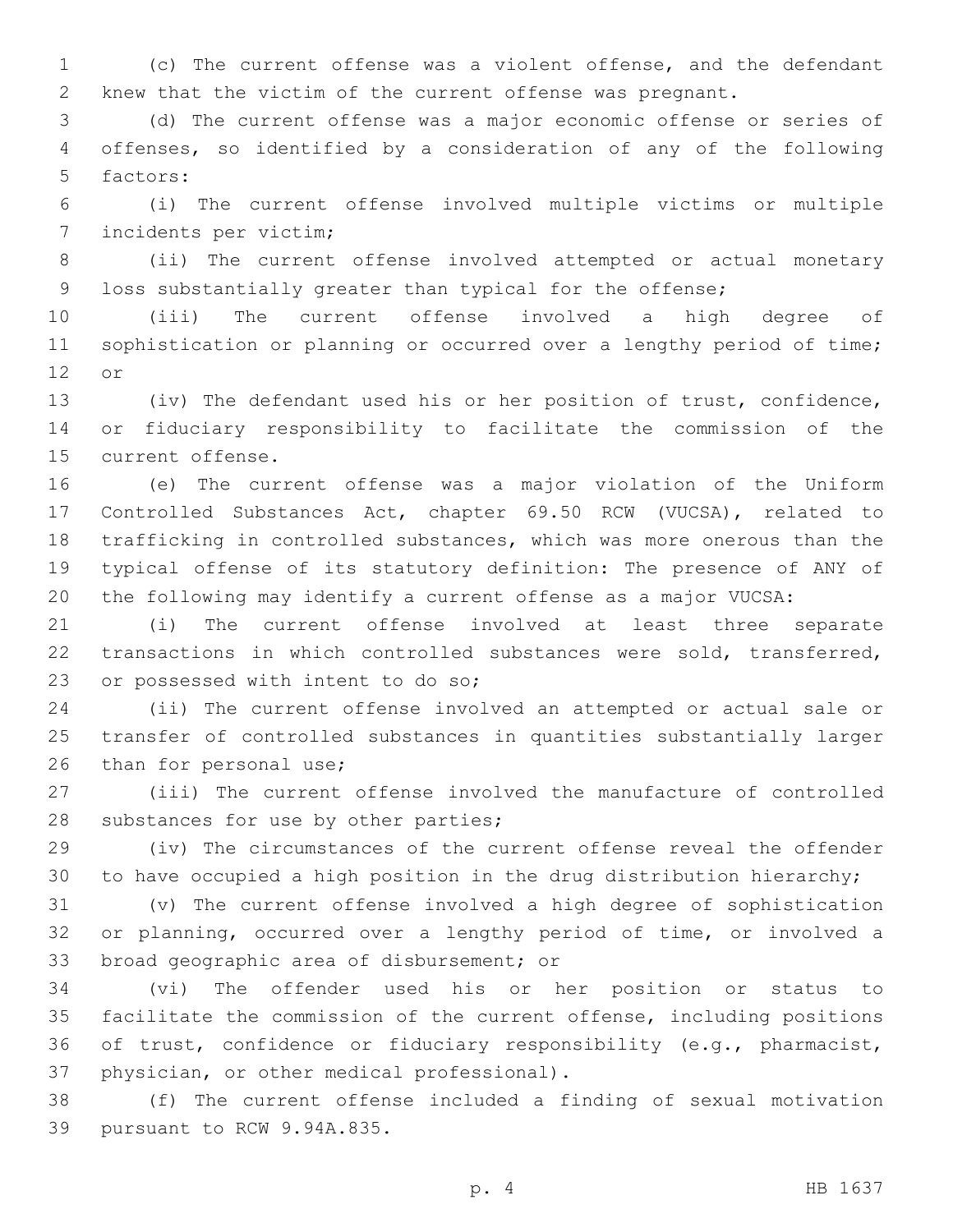(g) The offense was part of an ongoing pattern of sexual abuse of the same victim under the age of eighteen years manifested by multiple incidents over a prolonged period of time.

 (h) The current offense involved domestic violence, as defined in RCW 10.99.020, or stalking, as defined in RCW 9A.46.110, and one or 6 more of the following was present:

 (i) The offense was part of an ongoing pattern of psychological, physical, or sexual abuse of a victim or multiple victims manifested by multiple incidents over a prolonged period of time;

 (ii) The offense occurred within sight or sound of the victim's 11 or the offender's minor children under the age of eighteen years; or

 (iii) The offender's conduct during the commission of the current offense manifested deliberate cruelty or intimidation of the victim.

 (i) The offense resulted in the pregnancy of a child victim of 15 rape.

 (j) The defendant knew that the victim of the current offense was a youth who was not residing with a legal custodian and the defendant established or promoted the relationship for the primary purpose of 19 victimization.

 (k) The offense was committed with the intent to obstruct or impair human or animal health care or agricultural or forestry 22 research or commercial production.

 (l) The current offense is trafficking in the first degree or trafficking in the second degree and any victim was a minor at the 25 time of the offense.

 (m) The offense involved a high degree of sophistication or 27 planning.

 (n) The defendant used his or her position of trust, confidence, or fiduciary responsibility to facilitate the commission of the 30 current offense.

 (o) The defendant committed a current sex offense, has a history of sex offenses, and is not amenable to treatment.

(p) The offense involved an invasion of the victim's privacy.

 (q) The defendant demonstrated or displayed an egregious lack of 35 remorse.

 (r) The offense involved a destructive and foreseeable impact on 37 persons other than the victim.

 (s) The defendant committed the offense to obtain or maintain his or her membership or to advance his or her position in the hierarchy of an organization, association, or identifiable group.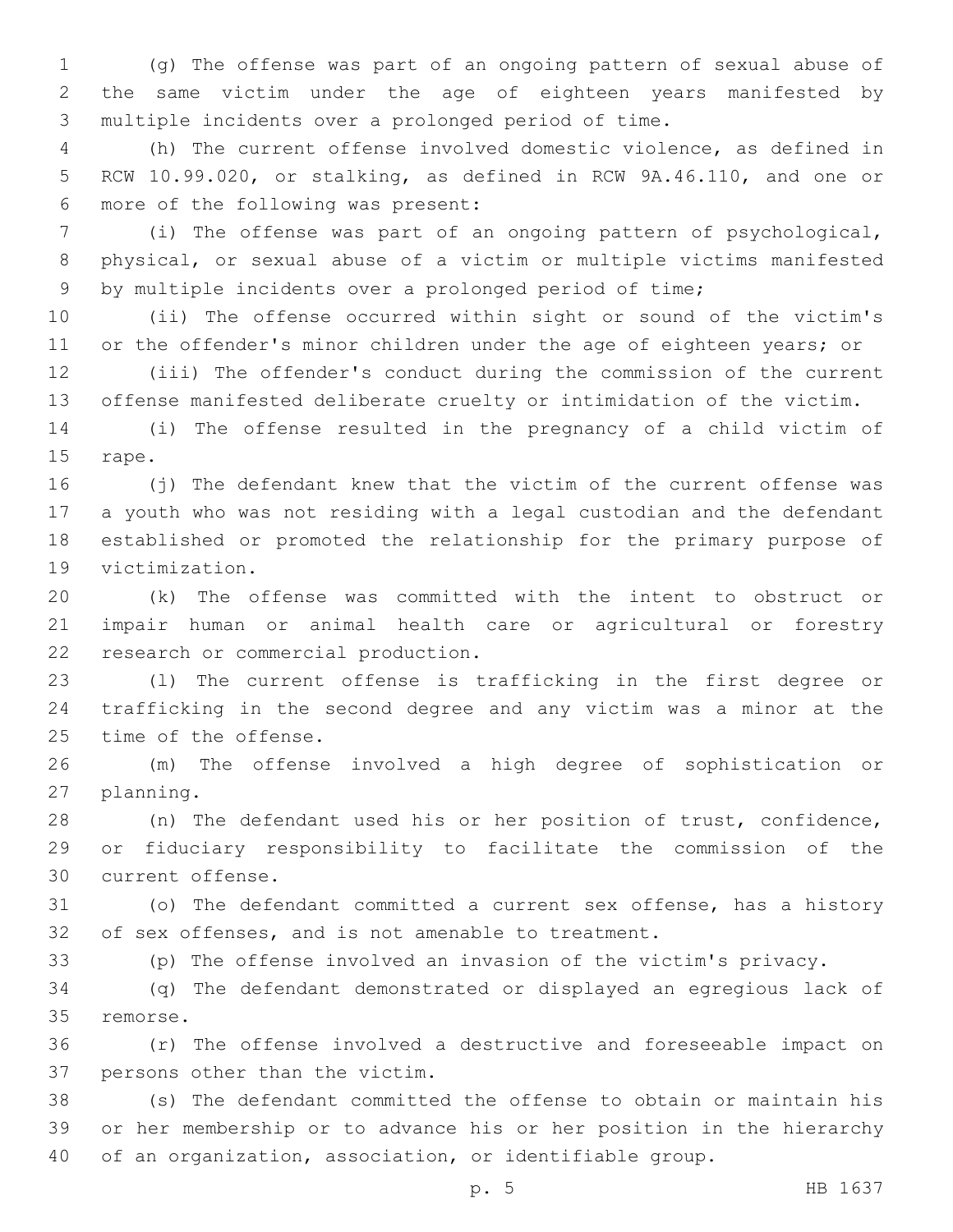(t) The defendant committed the current offense shortly after 2 being released from incarceration.

 (u) The current offense is a burglary and the victim of the burglary was present in the building or residence when the crime was 5 committed.

 (v) The offense was committed against a law enforcement officer who was performing his or her official duties at the time of the offense, the offender knew that the victim was a law enforcement officer, and the victim's status as a law enforcement officer is not 10 an element of the offense.

 (w) The defendant committed the offense against a victim who was 12 acting as a good samaritan.

 (x) The defendant committed the offense against a public official or officer of the court in retaliation of the public official's performance of his or her duty to the criminal justice system.

 (y) The victim's injuries substantially exceed the level of bodily harm necessary to satisfy the elements of the offense. This aggravator is not an exception to RCW 9.94A.530(2).

 (z)(i)(A) The current offense is theft in the first degree, theft in the second degree, possession of stolen property in the first degree, or possession of stolen property in the second degree; (B) the stolen property involved is metal property; and (C) the property damage to the victim caused in the course of the theft of metal property is more than three times the value of the stolen metal 25 property, or the theft of the metal property creates a public hazard.

 (ii) For purposes of this subsection, "metal property" means commercial metal property, private metal property, or nonferrous 28 metal property, as defined in RCW 19.290.010.

 (aa) The defendant committed the offense with the intent to directly or indirectly cause any benefit, aggrandizement, gain, profit, or other advantage to or for a criminal street gang as defined in RCW 9.94A.030, its reputation, influence, or membership.

 (bb) The current offense involved paying to view, over the internet in violation of RCW 9.68A.075, depictions of a minor engaged in an act of sexually explicit conduct as defined in RCW 9.68A.011(4) (a) through  $(q)$ .

 (cc) The offense was intentionally committed because the defendant perceived the victim to be homeless, as defined in RCW 39 9.94A.030.